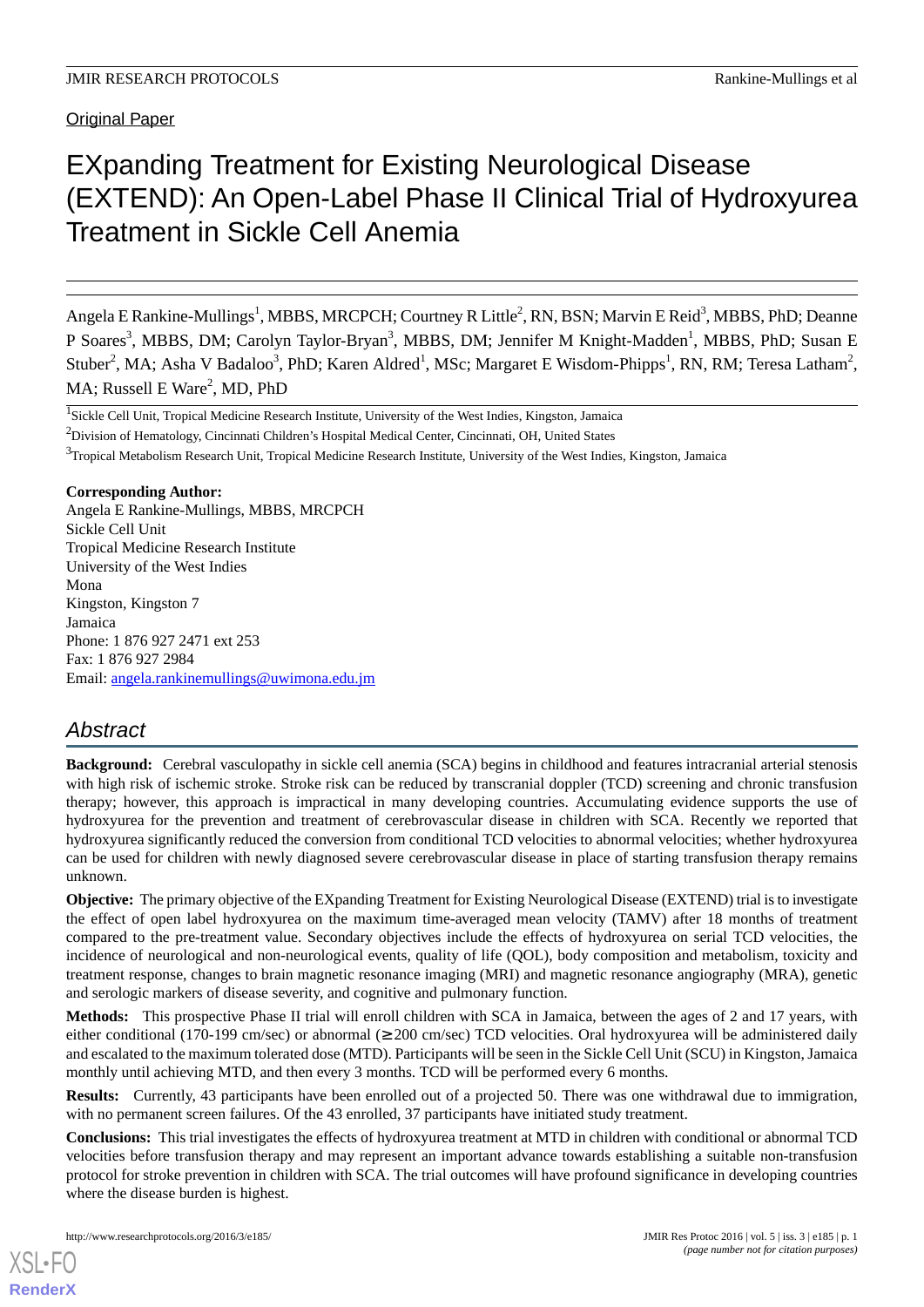**ClinicalTrial:** ClinicalTrials.gov NCT02556099; https://clinicaltrials.gov/ct2/show/NCT02556099 (Archived by WebCite at http://www.webcitation.org/6k1yMAa9G)

(JMIR Res Protoc 2016;5(3):e185) doi: [10.2196/resprot.5872](http://dx.doi.org/10.2196/resprot.5872)

#### **KEYWORDS**

ultrasonography; Doppler; transcranial; stroke; anemia; sickle cell; child

### *Introduction*

Sickle cell disease (SCD) is an inherited hematological disorder that is appropriately considered a major global public health problem [\[1\]](#page-5-0). Although Africa bears the highest burden, SCD occurs worldwide including the United States, the Caribbean, Central and South America, the Mediterranean region, and India [[2](#page-5-1)[,3](#page-5-2)]. The most common and severe genotype of SCD is homozygous sickle cell anemia (HbSS), usually referred to as sickle cell anemia (SCA). Manifestations of SCA include chronic hemolytic anemia, frequent pain and other vaso-occlusive complications including acute chest syndrome, widespread organ damage, and early mortality.

Stroke is a particularly devastating complication of SCA. At the University of the West Indies (UWI), strokes occurred in 17 of 310 children with SCA followed from birth, representing an incidence of 7.8% by 14 years of age [\[4](#page-5-3)]. In the US Cooperative Study of Sickle Cell Disease, the cumulative incidence of primary stroke in SCA was 11% by age 20 years [[5\]](#page-5-4). Even with prompt recognition and emergency medical management, the clinical sequelae of strokes are significant with frequent motor and neurocognitive deficits.

Risk factors for ischemic stroke include prior transient ischemic attack, low steady-state hemoglobin concentration, rate of and recent episode of acute chest syndrome, and elevated systolic blood pressure [\[5](#page-5-4)]. However, an elevated transcranial Doppler (TCD) velocity is the strongest known risk factor for stroke in SCA; in particular, high blood flow velocities in the middle cerebral artery are strongly associated with an increased risk of primary stroke [[6\]](#page-5-5).

Adams et al demonstrated that TCD could effectively be used to screen pediatric patients with SCA to identify those with an increased risk of primary stroke [\[6](#page-5-5),[7](#page-6-0)]. These landmark studies documented that the relative risk of stroke was much higher among children with an abnormal TCD, defined as the maximum time-averaged mean velocity (TAMV)  $\geq$  200 cm/sec. The stroke risk in children with SCA and abnormal TCD velocities, or those with conditional velocities (170-199 cm/sec), are 9% and 2% to 5% per year, respectively [\[6](#page-5-5)]. Age is also an important risk factor: among patients under 10 years of age, the overall risk of converting from a normal or conditional TCD velocity to an abnormal velocity is about 30% [[8\]](#page-6-1).

The predictive value of TCD velocities has led to its widespread use in screening children for primary stroke risk, and to guide therapy for stroke prevention. After TCD velocities cross the threshold of 200 cm/sec into the abnormal category, monthly transfusions are recommended to reduce stroke risk. [\[9](#page-6-2),[10\]](#page-6-3). However, this treatment modality is impractical in many developing countries where the blood supply may be inadequate,

 $XS$  $\cdot$ FC **[RenderX](http://www.renderx.com/)** expensive, or unsafe. Challenges associated locally such as inadequate blood donations and high costs associated with chelation therapy to treat transfusion-acquired iron overload make chronic transfusion programs not feasible. Hence, an alternative therapy is needed for stroke prevention. Particularly for developing countries, the identification of an effective non-transfusion protocol for both primary and secondary stroke prevention in SCA is of critical importance.

Preliminary data have provided evidence that hydroxyurea provides neuroprotection and significantly reduces TCD velocities [\[11](#page-6-4)-[14\]](#page-6-5), and a small randomized prospective trial documented its efficacy in preventing conversion from the conditional to abnormal range [\[15](#page-6-6)]. Recent data also support the use of hydroxyurea as a substitute for chronic transfusion after at least one year of transfusion in children with SCA who have abnormal TCD without severe vasculopathy as defined by magnetic resonance angiography (MRA) in order to maintain TCD velocities and help prevent primary stroke [[16\]](#page-6-7). However, a substantial knowledge gap exists regarding the role of hydroxyurea for newly diagnosed severe cerebrovascular disease, before the use of transfusions. No prospective trials have been conducted in this setting, although a retrospective review in Jamaica concluded that hydroxyurea could effectively prevent secondary stroke compared to observation alone [[17\]](#page-6-8). Within the context of this background, and to address this critical knowledge gap the EXpanding Treatment for Existing Neurological Disease (EXTEND) trial was designed to investigate the effect of open label hydroxyurea on the maximum TAMV after 18 months of treatment compared to the pre-treatment value.

The authors believe that the publication of this protocol allows for an increased awareness of a successful working partnership between countries. The objective of this manuscript is to describe the protocol of this trial and provide a brief summary of results to date.

## *Methods*

#### **Study Design and Aims**

The aim of EXTEND is to prospectively treat children with SCA who have either a conditional or abnormal TCD velocity with hydroxyurea in order to determine whether treatment is associated with altered velocity in the intracranial vessels, neurological outcomes, or quality of life (QOL) differences when compared to the pre-treatment state. It is an open-label trial designed to provide data on the safety and benefits of hydroxyurea in Jamaica. This is a Phase II clinical trial because the primary outcome, which is the effect of hydroxyurea on lowering elevated TCD velocities, is without a comparison arm. In this setting, it is neither practical nor ethical to include a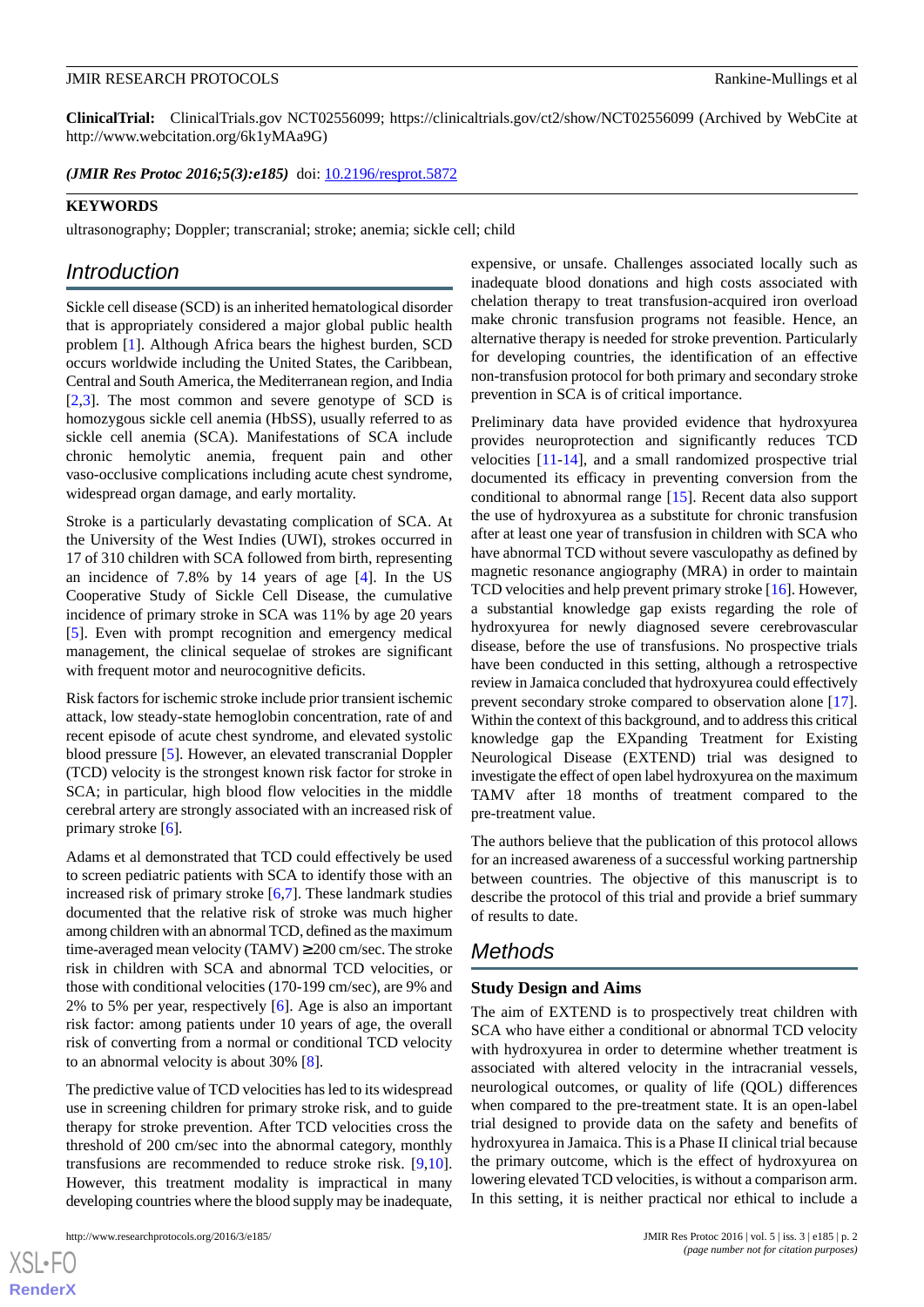control arm since regular blood transfusions for the treatment of cerebrovascular disease are not available in Jamaica. In addition, a prospective randomized controlled trial demonstrated that hydroxyurea could effectively lower conditional TCD velocities [\[15](#page-6-6)], and a retrospective study performed in Jamaica concluded that hydroxyurea could be beneficial for secondary stroke prevention [[17\]](#page-6-8). The overall goal of the trial is to determine prospectively if hydroxyurea can serve as a protective treatment for neurovascular disease in children in a setting where the standard treatment of chronic blood transfusions is not practicable. EXTEND includes children with SCA and conditional TCD velocities, but also those with abnormal velocities and those who have already experienced a stroke, but who still have conditional or abnormal TCD velocities. Children who have experienced a stroke and maintain a conditional or abnormal TCD velocity will be eligible because a broad goal of EXTEND is to determine if hydroxyurea is a feasible treatment for neurovascular disease in children with SCA. Therefore, it is important to include even those on the most severe spectrum of disease, as there is no other treatment available. Only those with abnormal or conditional velocities are included to ensure the primary study endpoint can be evaluated in all participants.

The primary outcome measure is maximum TAMV obtained in the main intracranial arteries, typically the middle cerebral artery or distal internal carotid artery in both hemispheres. TCD velocities will be measured every 6 months, and the primary endpoint is the change in highest TAMV between the pre-hydroxyurea value and after 18 months of treatment. The Sparing Conversion to Abnormal TCD Elevation (SCATE) trial (NCT01531387) demonstrated that hydroxyurea could significantly reduce conditional TCD velocities within this timeframe [\[15](#page-6-6)].

<span id="page-2-0"></span>Secondary endpoints of the EXTEND trial will include serial TCD velocity changes, incidence of neurological and non-neurological events, magnetic resonance imaging (MRI) and MRA changes of the brain, hydroxyurea-related toxicities

**Figure 1.** Actual and projected enrollment in the EXTEND study.

and treatment responses, genetic and serological markers of disease severity and changes to QOL, neurodevelopment, body composition, resting metabolic rate, and lung function.

#### **Study Setting**

Cincinnati Children's Hospital Medical Center (CCHMC) serves as both the medical coordinating center (MCC) and the data coordinating center (DCC), while the Sickle Cell Unit (SCU) at UWI in Kingston, Jamaica is the clinical site. The SCU sees patients with SCA throughout their lifespan and has recently begun universal TCD screening to identify children at highest risk for stroke. The EXTEND protocol is approved by both the UWI Ethics Committee and the CCHMC institutional review board (IRB).

#### **Recruitment**

A maximum of 50 children will be recruited for the study. All children with SCA identified by routine TCD screening to have either conditional or abnormal TCD velocities are eligible for participation. The first enrollment into EXTEND was November 2014 with plans for completion during 2016; current enrollment is illustrated in [Figure 1](#page-2-0).

Specific inclusion criteria include: patients between ages 2 to 17 years with SCA (defined as genotypes HbSS,  $HbS\beta^0$ thalassemia, HbSD, HbSO $_{Arab}$ ), if their maximum TAMV is in the conditional (170-199 cm/sec) or abnormal ( $\geq 200$  cm/sec) range by TCD ultrasonography within 6 months of enrollment. Key exclusion criteria include (1) participants who received an erythrocyte transfusion within the past 2 months; (2) the use of novel therapeutic agents within 3 months of enrollment; (3) known allergy to hydroxyurea therapy; and (4) positive human immunodeficiency virus (HIV) serology, malignancy, or other serious conditions. To protect against toxicity, patients with abnormal laboratory values on screening, defined by hemoglobin

 $<$  6 gm/dL, absolute reticulocyte count (ARC)  $<$  100 x 10<sup>9</sup>/L, white cell count <  $3.0 \times 10^9$ /L, or elevated serum creatinine will be temporarily excluded until the laboratory parameter improves.



[XSL](http://www.w3.org/Style/XSL)•FO **[RenderX](http://www.renderx.com/)**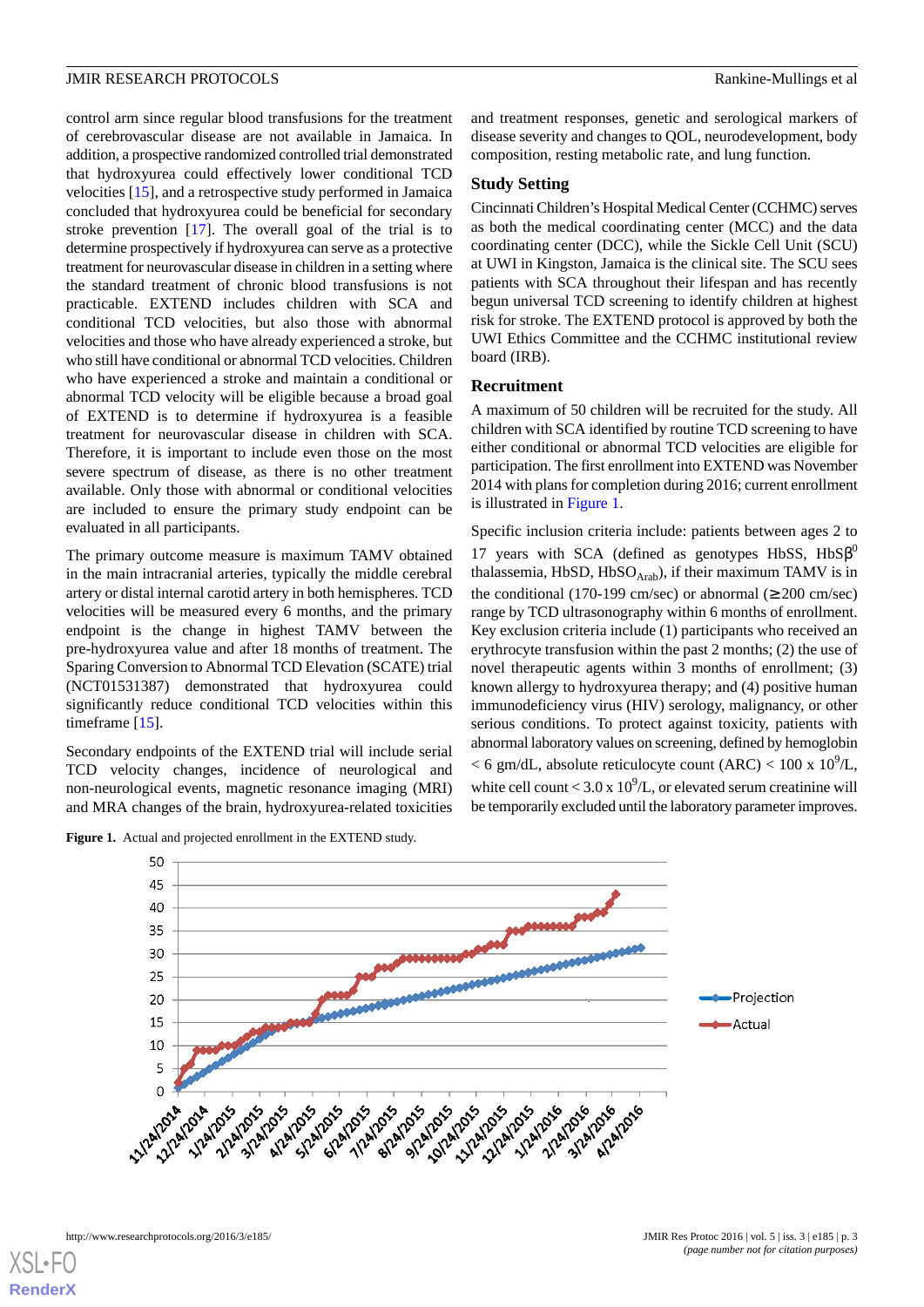#### **Study Treatment**

Participants will receive open-label hydroxyurea, available as capsules (200 mg, 300 mg, 400 mg, or 500 mg), or as a liquid formulation (100 mg/mL) as described [[18\]](#page-6-9). Hydroxyurea will be administered once daily by mouth. Participants will be monitored monthly with dose escalation to the maximum tolerated dose (MTD) and thereafter with quarterly clinical evaluations, laboratory tests, and semi-annual TCD examinations. Strategies for monitoring drug adherence include counting or measuring drug supply returned at each study visit, and participant and family report of adherence. During the trial, routine care for each participant will be continued in the regular sickle cell clinic.

Hydroxyurea dosing and escalation will occur as previously described [[19\]](#page-6-10). Briefly, hydroxyurea treatment will commence at 20 mg/kg/day and be titrated to the MTD as defined by mild marrow suppression, even if the participant has clinical well-being at a lower hydroxyurea dose. The target absolute neutrophil count (ANC) on hydroxyurea therapy will be 1.0 to 3.0 x  $10^9$ /L, but the marrow suppression should also include reduction of the reticulocyte count [[20\]](#page-6-11). Dose escalation will occur until the target suppression (ANC < 3.0 x  $10^9$ /L) is achieved. After reaching MTD, minor hydroxyurea dose adjustments can be made periodically, as necessary based on weight changes and blood counts, to maintain the optimal laboratory response and to prevent dose-related toxicity.

Hydroxyurea will be temporarily discontinued for hematological toxicities with dose reductions for repeated or prolonged toxicities.

#### **Study Procedures**

The EXTEND recruitment and enrollment procedures, followed by the treatment and monitoring process is illustrated in [Figure](#page-3-0) [2.](#page-3-0) Once the legal guardian provides informed consent and participants aged 12 to 17 years provide assent, study procedures will commence. Complete blood count (CBC), reticulocyte count, serum chemistries, and hemoglobin electrophoresis will be performed at the screening visit to evaluate eligibility. Additional assessments performed during the screening period include: TCD, comprehensive history and physical examination, vital signs and anthropometric measurements, neurological exam, and a pregnancy test if applicable.

Once the local site confirms eligibility of the participant, the following baseline visit assessments will be performed: (1) blood counts and chemistries as well as hemoglobin electrophoresis, (2) TCD, brain MRI/MRA, pulmonary function tests (PFTs), (3) QOL and neuropsychological assessments, and (4) metabolic studies of body composition, resting energy expenditure and protein metabolism. TCD examinations will be performed every 6 months and participants will remain on study treatment for at least 18 months, until a common study termination date approximately 3 years after the first enrollment.

<span id="page-3-0"></span>

#### **Study Evaluations**

[XSL](http://www.w3.org/Style/XSL)•FO **[RenderX](http://www.renderx.com/)**

The TCD procedures in EXTEND will follow the Stroke Prevention in Children with Sickle Cell Anemia (STOP) study

protocol [[7](#page-6-0)[,21](#page-6-12)]. All TCD examinations will be performed by a trained examiner using a non-duplex 2-MHz Doppler ultrasound machine (SONARA/tek, Natus Medical Inc., Middleton,

http://www.researchprotocols.org/2016/3/e185/ JMIR Res Protoc 2016 | vol. 5 | iss. 3 | e185 | p. 4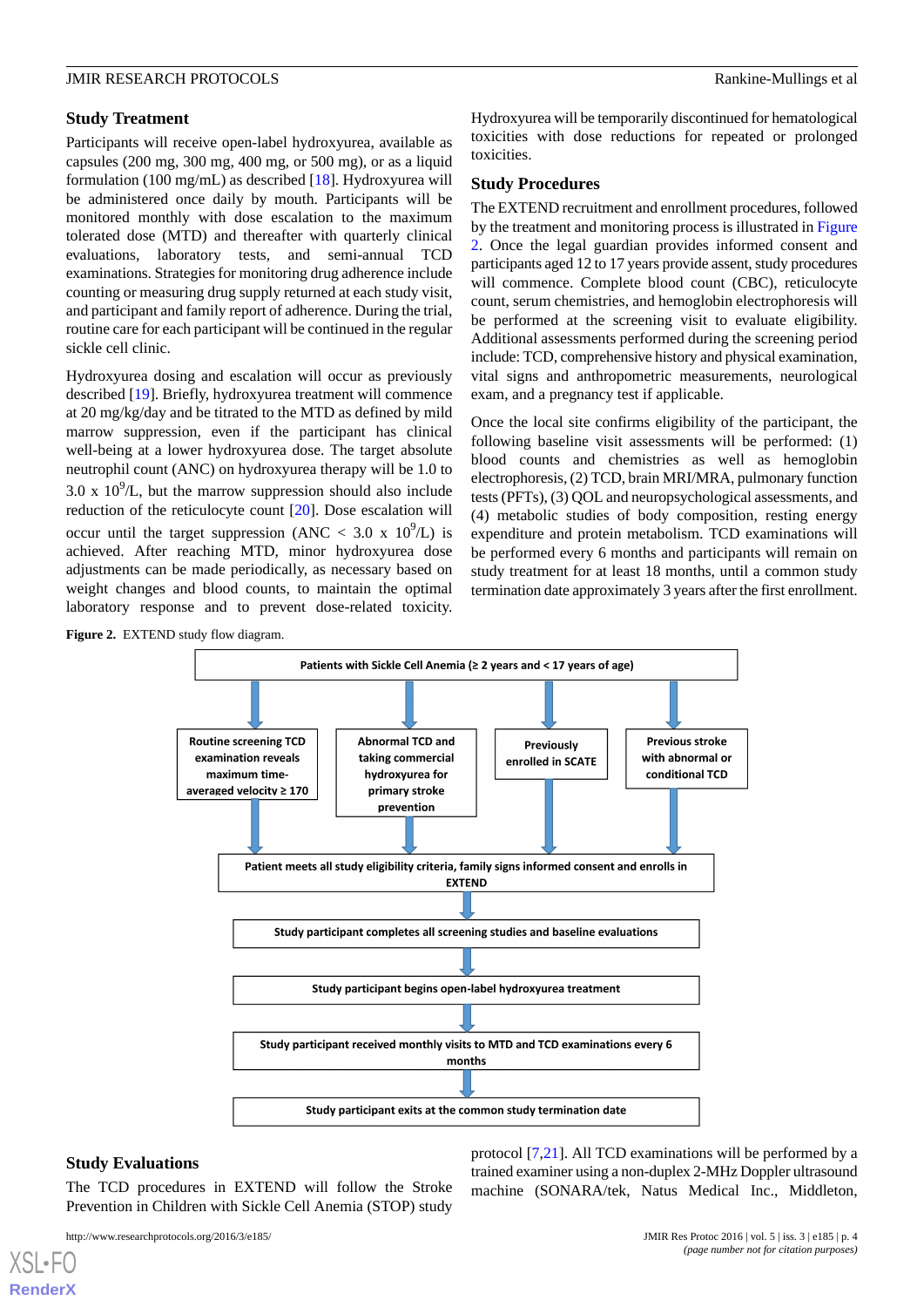Wisconsin). All TCD studies will be evaluated and scored locally, and the results entered into the EXTEND electronic database. There will be no central review of the TCD examinations, but 10% of scans will be reviewed every 6 months for quality control. The TCD coordinator from the MCC, who has been responsible for training TCD examiners and reading and reviewing research TCDs for over twenty years, will train and certify all EXTEND TCD examiners as well as perform quality control as described.

To more comprehensively evaluate neurovascular disease, brain MRI and MRA will be performed at study entry and after 18 months of study treatment for all children who receive study treatment. Brain MRI/MRA will also be performed to evaluate all acute neurological events experienced by EXTEND participants. Imaging sequences will include sagittal T1, axial T1, fluid attenuated inversion recovery (FLAIR), T2-weighted images coronal FLAIR, and diffusion weighted images on MRI, and MRA using three dimensional time of flight techniques, as described [[22\]](#page-6-13).

#### **Additional Study Measurements**

The validated Pediatric Quality of Life Inventory (PedsQL) tool will measure QOL. Because the PedsQL 4.0 contains two components of child self-report and parent proxy-report, young patients will have the parent proxy-report data only. QOL will be measured at baseline, after 18 months of study treatment, and exit. Neurodevelopment will be measured at baseline and after 18 months of hydroxyurea treatment, using the standardized Wechsler Abbreviated Scale of Intelligence (WASI) neuropsychological assessment tool. PFTs including pulmonary function spirometry will be performed in age-appropriate children at baseline and after 18 months of study treatment. Lung volume will be measured using a helium gas dilution technique (Morgan TLC Test Mk 11, Morgan Scientific, Haverhill, MA) [[23\]](#page-6-14). Resting energy expenditure will be measured using the indirect calorimetry method, and body composition by deuterium dilution. Protein metabolism will be measured using a prime continuous infusion of  $13^{\circ}$ C-phenylalanine in the fed state. All of these tests will be performed at study entry and again after 18 months of study treatment.

#### **Management of Data**

Clinical data will be entered via the secure, Internet-based electronic data capture (EDC) system, OnCore, provided by the DCC. OnCore provides real-time data validation feedback, with an opportunity for real-time or delayed data corrections. The OnCore Protocol Management & Data Capture System provides tools to implement a wide variety of validation rules, such as edit checks, valid value and range checks as well as consistency checks. Validation rules will be applied whenever possible in the data entry and management process. Such reports will be generated at intervals that are useful to study leadership, the operations committee, the study monitor, and other applicable groups.

Queries are issued via the Data Monitor Console in the OnCore system, which is used as the validation and management workspace for online forms. As case report forms (CRFs) are completed, the monitor is able to validate the entered data and

either issue a new query or lock the form. Issuing a query will send the form back to the person who entered the data with any questions associated with the query, whereas locking the form will preserve the data and prevent it from being altered once validated. This auditing will occur on an ongoing basis, and on-site monitoring visits will occur at least once per year.

#### **Statistical Analysis**

For the primary endpoint, up to 50 children will be enrolled, depending on the screening efforts performed by the clinical site. No formal sample size calculations have been performed since EXTEND enrollment is based on available patients with conditional or abnormal TCD velocities. However, our projected sample size in EXTEND will allow us to detect an effect size of > 15 cm/sec for hydroxyurea treatment with an alpha of .05 and power of  $> 90\%$ .

For secondary endpoints, the highest TAMV for each time period along with the baseline values will be analyzed using repeated measures analysis of variance (ANOVA) in order to model the potential efficacy of hydroxyurea in reducing elevated TCD velocities in a longitudinal manner. To compare the cumulative incidences of categorical changes of TCD velocity (eg, conditional to abnormal, or abnormal to normal), participants with drug adherence of  $\geq$  50%, determined by measuring monthly returned medication, will be analyzed to determine the percentage of children with either conversion or reversion of their TCD velocities. Baseline labs will be compared to the exit studies using Wilcoxon signed-rank tests, while clinical efficacy will be assessed by comparing the number of hospitalizations and transfusions during study treatment, compared to data prior to enrollment. The incidence of stroke, non-stroke neurological events, and non-neurological sickle-related events will also be compared.

Changes in QOL scores from baseline to study exit will be compared between treatment groups by the Friedman test. The sub-scores for each domain, including physical, emotional, social and school functioning will be analyzed individually and in aggregate. Finally, a preliminary analysis of the cost-effectiveness and clinical efficacy of hydroxyurea will be performed to evaluate whether treatment can serve as an effective front-line therapeutic alternative to blood transfusions for existing neurological disease among children with SCA living in developing countries where chronic transfusions are not always feasible or available.

# *Results*

A total of 43 participants have been enrolled. One participant withdrew from the study due to emigration outside of Jamaica. There have been no permanent screen failures. Of the participants, 37 have initiated study treatment; 36 participants are currently receiving study treatment, with plans to initiate all participants on treatment by July 2016. All participants will complete at least 18 months of study treatment before exiting the study at the common termination date. The early baseline results of this trial will be reported in early 2018. Final results will be reported in early 2019.

 $XS$  $\cdot$ FC **[RenderX](http://www.renderx.com/)**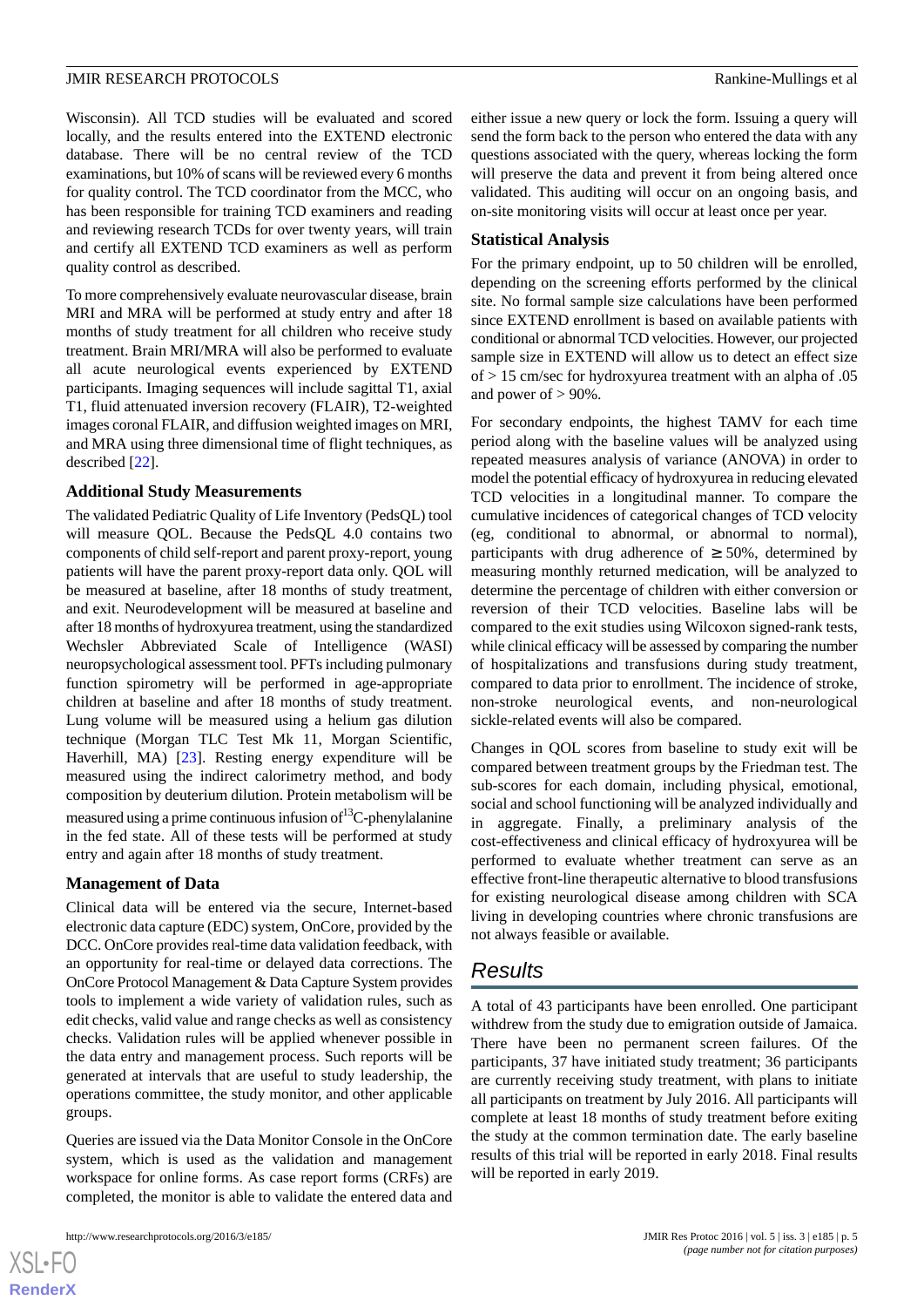# *Discussion*

#### **Principal Findings**

EXTEND is a continuation of the collaboration between CCH and UWI, officially established in 2012, but with beginnings prior because of a common interest in neurological complications of SCD by the lead investigators. The development of the partnership and SCATE protocol (NCT01531387) established a high quality TCD screening program in a large pediatric sickle cell population in Jamaica and provided the very first TCD findings in Jamaican children with SCD. The local health care team gained experience using hydroxyurea, which has improved the likelihood of future utilization in the general clinic population, particularly with regard to dosing and therapeutic monitoring. SCATE evaluated the effect of hydroxyurea compared to observation on conditional TCD velocities.

EXTEND is an innovative prospective trial that will evaluate the utility and efficacy of hydroxyurea in the setting of children with SCA and newly diagnosed cerebrovascular disease identified by conditional or abnormal TCD velocities. Building on a growing body of evidence, EXTEND aims to provide additional data to support the use of hydroxyurea as a treatment alternative to the current standard treatment of blood transfusions for cerebrovascular disease; this alternative is sorely needed in developing countries where access to safe blood transfusions is limited. If children with documented

cerebrovascular disease are able to benefit from hydroxyurea without transfusion support, then TCD screening programs in developing countries can be developed without the requirement for safe and affordable blood. In addition, EXTEND will provide data on the benefits of hydroxyurea on other critical factors of health for children afflicted with SCD in Jamaica such as growth and nutrition, neurocognition, pulmonary function, and QOL. Importantly, any off-study treatment decisions should await completion of full data analyses.

#### **Conclusion**

The EXTEND trial results will potentially have a large impact on the management of children with SCA on a worldwide scale. The study represents international collaborative research involving developing countries, which is a stated goal of the National Heart, Lung and Blood Institute and the subject of academic advocacy [[24,](#page-6-15)[25](#page-6-16)]. Beyond the specific study objectives, the development of such collaborations between resource-rich countries and the developing world has the potential to be of considerable benefit to the health and well-being of patients with SCA in those developing nations. In the case of EXTEND, it is therefore expected that a successful collaborative research study with Jamaica will advance research expertise and potentially improve clinical care for all children with SCA. Finally, EXTEND represents continued collaboration between an established sickle cell program at CCHMC and a distinguished international SCA program in Jamaica, which may lead the way for future collaborative studies.

#### **Acknowledgments**

The authors thank the EXTEND participants and their families for their trust, time, and efforts to the study. The authors further thank the following people and study groups for their efforts in supporting the EXTEND trial: William Schultz, MHS PA-C, the EXTEND DCC (John Boesing, Justin McAdams, and Sophie Perier), TCD expertise (Judy Luden and Robert Adams, MD MS), and TMRI (Lesley King, Annabelle Nunes-Pearce, Hemoy Drummond, Bentley Chambers, Lorraine Wilson, Samantha Ennis-Williams and Narda Steele). Funding for the EXTEND trial is provided by the NHLBI (HL-098239) and the Cincinnati Children's Research Foundation.

#### <span id="page-5-0"></span>**Conflicts of Interest**

None declared.

#### <span id="page-5-1"></span>**References**

- <span id="page-5-2"></span>1. World Health Organization. Fifty-Ninth World Health Assembly. 2006 May. Resolutions and decisions annexes URL: [http://apps.who.int/gb/ebwha/pdf\\_files/WHA59-REC1/e/WHA59\\_2006\\_REC1-en.pdf](http://apps.who.int/gb/ebwha/pdf_files/WHA59-REC1/e/WHA59_2006_REC1-en.pdf) [accessed 2016-09-01] [[WebCite](http://www.webcitation.org/

                                6kBbzCO7N) [Cache ID 6kBbzCO7N](http://www.webcitation.org/

                                6kBbzCO7N)]
- <span id="page-5-3"></span>2. Serjeant G. Sickle haemoglobin comes of age. Lancet Glob Health 2014 Feb;2(2):e59-e60 [\[FREE Full text\]](http://linkinghub.elsevier.com/retrieve/pii/S2214-109X(13)70167-0) [doi: [10.1016/S2214-109X\(13\)70167-0\]](http://dx.doi.org/10.1016/S2214-109X(13)70167-0) [Medline: [25104653\]](http://www.ncbi.nlm.nih.gov/entrez/query.fcgi?cmd=Retrieve&db=PubMed&list_uids=25104653&dopt=Abstract)
- <span id="page-5-5"></span><span id="page-5-4"></span>3. Piel FB, Patil AP, Howes RE, Nyangiri OA, Gething PW, Dewi M, et al. Global epidemiology of sickle haemoglobin in neonates: a contemporary geostatistical model-based map and population estimates. Lancet 2013 Jan 12;381(9861):142-151 [[FREE Full text](http://linkinghub.elsevier.com/retrieve/pii/S0140-6736(12)61229-X)] [doi: [10.1016/S0140-6736\(12\)61229-X\]](http://dx.doi.org/10.1016/S0140-6736(12)61229-X) [Medline: [23103089\]](http://www.ncbi.nlm.nih.gov/entrez/query.fcgi?cmd=Retrieve&db=PubMed&list_uids=23103089&dopt=Abstract)
- 4. Balkaran B, Char G, Morris JS, Thomas PW, Serjeant BE, Serjeant GR. Stroke in a cohort of patients with homozygous sickle cell disease. J Pediatr 1992 Mar;120(3):360-366. [Medline: [1538280](http://www.ncbi.nlm.nih.gov/entrez/query.fcgi?cmd=Retrieve&db=PubMed&list_uids=1538280&dopt=Abstract)]
- 5. Ohene-Frempong K, Weiner SJ, Sleeper LA, Miller ST, Embury S, Moohr JW, et al. Cerebrovascular accidents in sickle cell disease: rates and risk factors. Blood 1998 Jan 1;91(1):288-294 [\[FREE Full text\]](http://www.bloodjournal.org/cgi/pmidlookup?view=long&pmid=9414296) [Medline: [9414296](http://www.ncbi.nlm.nih.gov/entrez/query.fcgi?cmd=Retrieve&db=PubMed&list_uids=9414296&dopt=Abstract)]
- 6. Adams R, McKie V, Nichols F, Carl E, Zhang DL, McKie K, et al. The use of transcranial ultrasonography to predict stroke in sickle cell disease. N Engl J Med 1992 Feb 27;326(9):605-610. [doi: [10.1056/NEJM199202273260905](http://dx.doi.org/10.1056/NEJM199202273260905)] [Medline: [1734251\]](http://www.ncbi.nlm.nih.gov/entrez/query.fcgi?cmd=Retrieve&db=PubMed&list_uids=1734251&dopt=Abstract)

[XSL](http://www.w3.org/Style/XSL)•FO **[RenderX](http://www.renderx.com/)**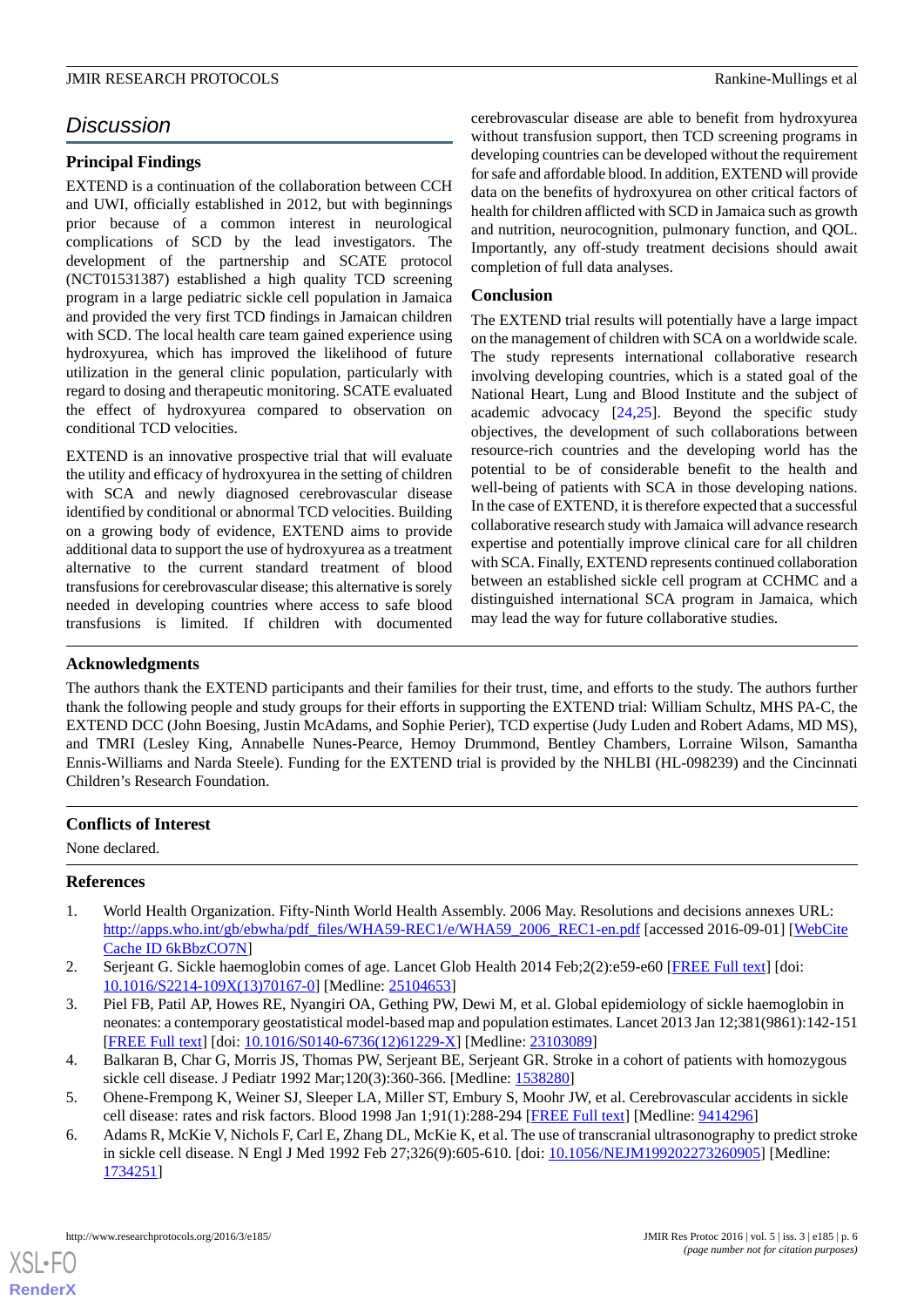- <span id="page-6-0"></span>7. Nichols FT, Jones AM, Adams RJ. Stroke prevention in sickle cell disease (STOP) study guidelines for transcranial Doppler testing. J Neuroimaging 2001 Oct;11(4):354-362. [Medline: [11677874](http://www.ncbi.nlm.nih.gov/entrez/query.fcgi?cmd=Retrieve&db=PubMed&list_uids=11677874&dopt=Abstract)]
- <span id="page-6-1"></span>8. Hankins JS, Fortner GL, McCarville MB, Smeltzer MP, Wang WC, Li C, et al. The natural history of conditional transcranial Doppler flow velocities in children with sickle cell anaemia. Br J Haematol 2008 Jul;142(1):94-99. [doi: [10.1111/j.1365-2141.2008.07167.x\]](http://dx.doi.org/10.1111/j.1365-2141.2008.07167.x) [Medline: [18477038\]](http://www.ncbi.nlm.nih.gov/entrez/query.fcgi?cmd=Retrieve&db=PubMed&list_uids=18477038&dopt=Abstract)
- <span id="page-6-2"></span>9. Adams RJ, McKie VC, Hsu L, Files B, Vichinsky E, Pegelow C, et al. Prevention of a first stroke by transfusions in children with sickle cell anemia and abnormal results on transcranial Doppler ultrasonography. N Engl J Med 1998 Jul 2;339(1):5-11. [doi: [10.1056/NEJM199807023390102](http://dx.doi.org/10.1056/NEJM199807023390102)] [Medline: [9647873](http://www.ncbi.nlm.nih.gov/entrez/query.fcgi?cmd=Retrieve&db=PubMed&list_uids=9647873&dopt=Abstract)]
- <span id="page-6-4"></span><span id="page-6-3"></span>10. Yawn BP, Buchanan GR, Afenyi-Annan AN, Ballas SK, Hassell KL, James AH, et al. Management of sickle cell disease: summary of the 2014 evidence-based report by expert panel members. JAMA 2014 Sep 10;312(10):1033-1048. [doi: [10.1001/jama.2014.10517](http://dx.doi.org/10.1001/jama.2014.10517)] [Medline: [25203083](http://www.ncbi.nlm.nih.gov/entrez/query.fcgi?cmd=Retrieve&db=PubMed&list_uids=25203083&dopt=Abstract)]
- 11. Kratovil T, Bulas D, Driscoll MC, Speller-Brown B, McCarter R, Minniti CP. Hydroxyurea therapy lowers TCD velocities in children with sickle cell disease. Pediatr Blood Cancer 2006 Dec;47(7):894-900. [doi: [10.1002/pbc.20819](http://dx.doi.org/10.1002/pbc.20819)] [Medline: [16526051](http://www.ncbi.nlm.nih.gov/entrez/query.fcgi?cmd=Retrieve&db=PubMed&list_uids=16526051&dopt=Abstract)]
- 12. Zimmerman SA, Schultz WH, Burgett S, Mortier NA, Ware RE. Hydroxyurea therapy lowers transcranial Doppler flow velocities in children with sickle cell anemia. Blood 2007 Aug 1;110(3):1043-1047 [\[FREE Full text\]](http://www.bloodjournal.org/cgi/pmidlookup?view=long&pmid=17429008) [doi: [10.1182/blood-2006-11-057893\]](http://dx.doi.org/10.1182/blood-2006-11-057893) [Medline: [17429008](http://www.ncbi.nlm.nih.gov/entrez/query.fcgi?cmd=Retrieve&db=PubMed&list_uids=17429008&dopt=Abstract)]
- <span id="page-6-5"></span>13. Gulbis B, Haberman D, Dufour D, Christophe C, Vermylen C, Kagambega F, et al. Hydroxyurea for sickle cell disease in children and for prevention of cerebrovascular events: the Belgian experience. Blood 2005 Apr 1;105(7):2685-2690 [\[FREE](http://www.bloodjournal.org/cgi/pmidlookup?view=long&pmid=15604217) [Full text\]](http://www.bloodjournal.org/cgi/pmidlookup?view=long&pmid=15604217) [doi: [10.1182/blood-2004-07-2704](http://dx.doi.org/10.1182/blood-2004-07-2704)] [Medline: [15604217](http://www.ncbi.nlm.nih.gov/entrez/query.fcgi?cmd=Retrieve&db=PubMed&list_uids=15604217&dopt=Abstract)]
- <span id="page-6-6"></span>14. Lagunju I, Brown BJ, Sodeinde O. Hydroxyurea lowers transcranial Doppler flow velocities in children with sickle cell anaemia in a Nigerian cohort. Pediatr Blood Cancer 2015 Sep;62(9):1587-1591. [doi: [10.1002/pbc.25529\]](http://dx.doi.org/10.1002/pbc.25529) [Medline: [25847050](http://www.ncbi.nlm.nih.gov/entrez/query.fcgi?cmd=Retrieve&db=PubMed&list_uids=25847050&dopt=Abstract)]
- <span id="page-6-7"></span>15. Hankins JS, McCarville MB, Rankine-Mullings A, Reid ME, Lobo CL, Moura PG, et al. Prevention of conversion to abnormal transcranial Doppler with hydroxyurea in sickle cell anemia: a phase III international randomized clinical trial. Am J Hematol 2015 Dec;90(12):1099-1105. [doi: [10.1002/ajh.24198\]](http://dx.doi.org/10.1002/ajh.24198) [Medline: [26414435\]](http://www.ncbi.nlm.nih.gov/entrez/query.fcgi?cmd=Retrieve&db=PubMed&list_uids=26414435&dopt=Abstract)
- <span id="page-6-8"></span>16. Ware RE, Davis BR, Schultz WH, Brown RC, Aygun B, Sarnaik S, et al. Hydroxycarbamide versus chronic transfusion for maintenance of transcranial doppler flow velocities in children with sickle cell anaemia-TCD With Transfusions Changing to Hydroxyurea (TWiTCH): a multicentre, open-label, phase 3, non-inferiority trial. Lancet 2016 Feb 13;387(10019):661-670. [doi: [10.1016/S0140-6736\(15\)01041-7](http://dx.doi.org/10.1016/S0140-6736(15)01041-7)] [Medline: [26670617\]](http://www.ncbi.nlm.nih.gov/entrez/query.fcgi?cmd=Retrieve&db=PubMed&list_uids=26670617&dopt=Abstract)
- <span id="page-6-9"></span>17. Ali SB, Moosang M, King L, Knight-Madden J, Reid M. Stroke recurrence in children with sickle cell disease treated with hydroxyurea following first clinical stroke. Am J Hematol 2011 Oct;86(10):846-850 [\[FREE Full text\]](http://dx.doi.org/10.1002/ajh.22142) [doi: [10.1002/ajh.22142\]](http://dx.doi.org/10.1002/ajh.22142) [Medline: [21898530](http://www.ncbi.nlm.nih.gov/entrez/query.fcgi?cmd=Retrieve&db=PubMed&list_uids=21898530&dopt=Abstract)]
- <span id="page-6-11"></span><span id="page-6-10"></span>18. Thompson BW, Miller ST, Rogers ZR, Rees RC, Ware RE, Waclawiw MA, et al. The pediatric hydroxyurea phase III clinical trial (BABY HUG): challenges of study design. Pediatr Blood Cancer 2010 Feb;54(2):250-255 [[FREE Full text](http://europepmc.org/abstract/MED/19731330)] [doi: [10.1002/pbc.22269](http://dx.doi.org/10.1002/pbc.22269)] [Medline: [19731330\]](http://www.ncbi.nlm.nih.gov/entrez/query.fcgi?cmd=Retrieve&db=PubMed&list_uids=19731330&dopt=Abstract)
- <span id="page-6-12"></span>19. Ware RE, Helms RW, SWiTCH Investigators. Stroke With Transfusions Changing to Hydroxyurea (SWiTCH). Blood 2012 Apr 26;119(17):3925-3932 [\[FREE Full text\]](http://www.bloodjournal.org/cgi/pmidlookup?view=long&pmid=22318199) [doi: [10.1182/blood-2011-11-392340](http://dx.doi.org/10.1182/blood-2011-11-392340)] [Medline: [22318199\]](http://www.ncbi.nlm.nih.gov/entrez/query.fcgi?cmd=Retrieve&db=PubMed&list_uids=22318199&dopt=Abstract)
- <span id="page-6-13"></span>20. Ware RE. Optimizing hydroxyurea therapy for sickle cell anemia. Hematology Am Soc Hematol Educ Program 2015;2015:436-443. [doi: [10.1182/asheducation-2015.1.436\]](http://dx.doi.org/10.1182/asheducation-2015.1.436) [Medline: [26637755](http://www.ncbi.nlm.nih.gov/entrez/query.fcgi?cmd=Retrieve&db=PubMed&list_uids=26637755&dopt=Abstract)]
- <span id="page-6-14"></span>21. Adams RJ, Brambilla DJ, Granger S, Gallagher D, Vichinsky E, Abboud MR, et al. Stroke and conversion to high risk in children screened with transcranial Doppler ultrasound during the STOP study. Blood 2004 May 15;103(10):3689-3694. [doi: [10.1182/blood-2003-08-2733\]](http://dx.doi.org/10.1182/blood-2003-08-2733) [Medline: [14751925\]](http://www.ncbi.nlm.nih.gov/entrez/query.fcgi?cmd=Retrieve&db=PubMed&list_uids=14751925&dopt=Abstract)
- <span id="page-6-15"></span>22. Helton KJ, Adams RJ, Kesler KL, Lockhart A, Aygun B, Driscoll C, et al. Magnetic resonance imaging/angiography and transcranial Doppler velocities in sickle cell anemia: results from the SWiTCH trial. Blood 2014 Aug 7;124(6):891-898 [[FREE Full text](http://www.bloodjournal.org/cgi/pmidlookup?view=long&pmid=24914136)] [doi: [10.1182/blood-2013-12-545186\]](http://dx.doi.org/10.1182/blood-2013-12-545186) [Medline: [24914136](http://www.ncbi.nlm.nih.gov/entrez/query.fcgi?cmd=Retrieve&db=PubMed&list_uids=24914136&dopt=Abstract)]
- <span id="page-6-16"></span>23. Knight-Madden JM, Forrester TS, Lewis NA, Greenough A. The impact of recurrent acute chest syndrome on the lung function of young adults with sickle cell disease. Lung 2010 Dec;188(6):499-504. [doi: [10.1007/s00408-010-9255-2](http://dx.doi.org/10.1007/s00408-010-9255-2)] [Medline: [20644948](http://www.ncbi.nlm.nih.gov/entrez/query.fcgi?cmd=Retrieve&db=PubMed&list_uids=20644948&dopt=Abstract)]
- 24. Weatherall D, Hofman K, Rodgers G, Ruffin J, Hrynkow S. A case for developing North-South partnerships for research in sickle cell disease. Blood 2005 Feb 1;105(3):921-923 [[FREE Full text](http://www.bloodjournal.org/cgi/pmidlookup?view=long&pmid=15466925)] [doi: [10.1182/blood-2004-06-2404](http://dx.doi.org/10.1182/blood-2004-06-2404)] [Medline: [15466925](http://www.ncbi.nlm.nih.gov/entrez/query.fcgi?cmd=Retrieve&db=PubMed&list_uids=15466925&dopt=Abstract)]
- 25. Weatherall DJ. The challenge of haemoglobinopathies in resource-poor countries. Br J Haematol 2011 Sep;154(6):736-744. [doi: [10.1111/j.1365-2141.2011.08742.x](http://dx.doi.org/10.1111/j.1365-2141.2011.08742.x)] [Medline: [21726207](http://www.ncbi.nlm.nih.gov/entrez/query.fcgi?cmd=Retrieve&db=PubMed&list_uids=21726207&dopt=Abstract)]

#### **Abbreviations**

**ANC:** absolute neutrophil count **ARC:** absolute reticulocyte count

http://www.researchprotocols.org/2016/3/e185/ JMIR Res Protoc 2016 | vol. 5 | iss. 3 | e185 | p. 7